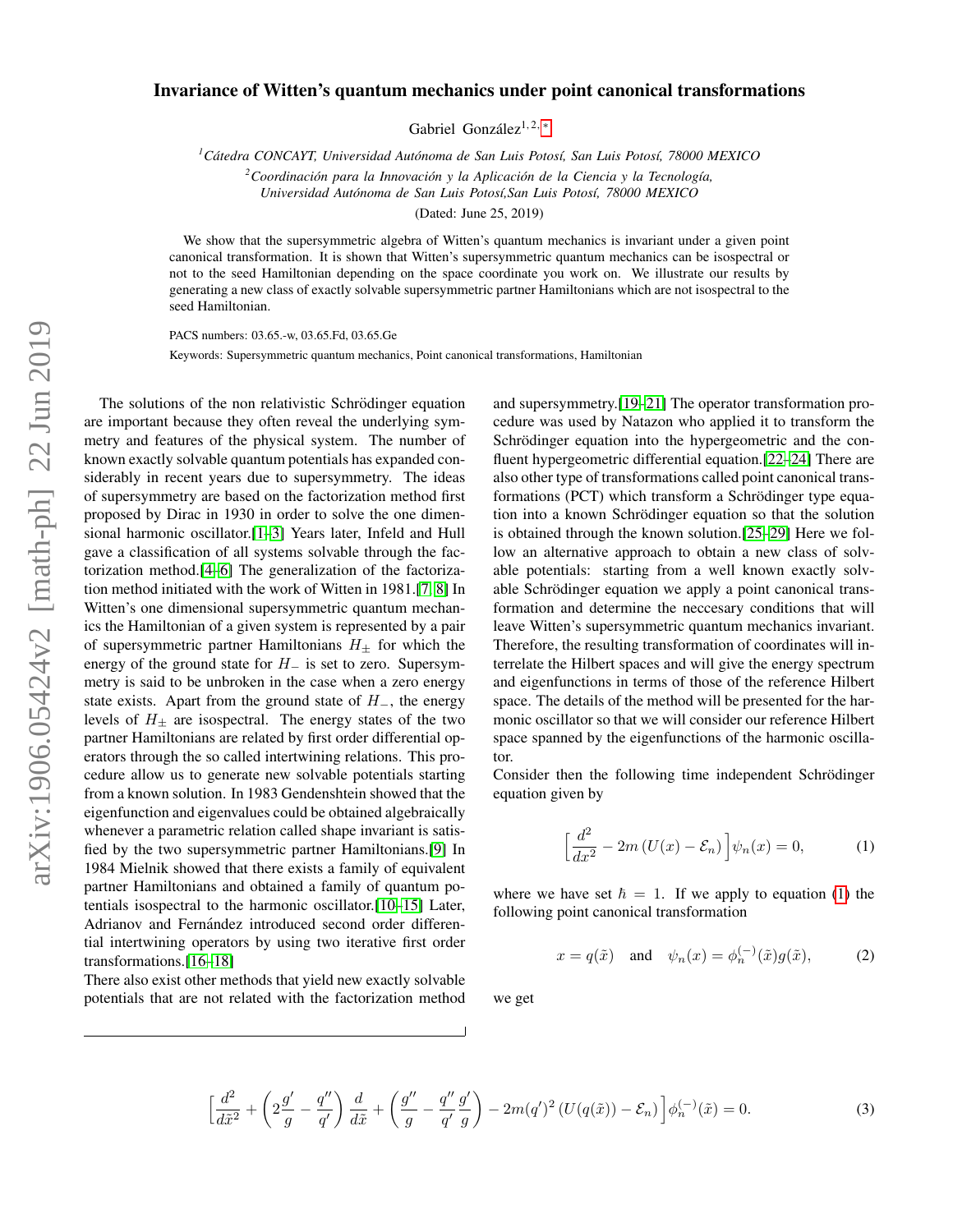If we add and substract to equation [\(3\)](#page-0-1) the term  $d[W(\tilde{x})\phi_n^{(-)}(\tilde{x})]/d\tilde{x}$  we have

<span id="page-1-0"></span>
$$
\frac{d}{d\tilde{x}}\left[\frac{d\phi_n^{(-)}}{d\tilde{x}} + W\phi_n^{(-)}\right] + \left(2\frac{g'}{g} - \frac{q''}{q'} - W\right)\frac{d\phi_n^{(-)}}{d\tilde{x}} + \left[\left(\frac{g''}{g} - \frac{q''}{q'}\frac{g'}{g} - \frac{dW}{d\tilde{x}}\right) - 2m(q')^2\left(U(q(\tilde{x})) - \mathcal{E}_n\right)\right]\phi_n^{(-)} = 0. \quad (4)
$$

If we impose the following conditions over the point canonical

Adding and subtracting  $2m\mathcal{E}_0$  in equation [\(10\)](#page-1-2) we have

$$
-\frac{dW}{d\tilde{x}} - 2m\left(\left(U(q(\tilde{x})) - \mathcal{E}_0\right) - \left(\mathcal{E}_n - \mathcal{E}_0\right)\right) = E_n - W^2\tag{11}
$$

<span id="page-1-1"></span>Since the superpotential has to be independent of the index  $n$ we have to choose  $E_n = 2m(\mathcal{E}_n - \mathcal{E}_0)$ . Note that we have set the energy of the ground state of  $H<sub>−</sub>$  to zero. The energy spectra of the two partner Hamiltonians  $H_{+}$  are the same, the only exception is the ground state of  $\hat{H}_{-}$ , which lacks a counter part in  $H_+$ . The superpotential is obtained by solving the following Ricatti differential equation

<span id="page-1-3"></span>
$$
-\frac{dW}{d\tilde{x}} - 2mU_{-}(q(\tilde{x})) = -W^{2}
$$
 (12)

where  $U_-(q(\tilde{x})) = U(q(\tilde{x})) - \mathcal{E}_0$ . One can easily verify that a particular solution of equation [\(12\)](#page-1-3) is given in terms of the ground state wave function by

$$
W(\tilde{x}) = -\frac{1}{\psi_0(q)} \frac{d\psi_0}{dq} q'
$$
\n(13)

Therefore, the solutions of the two partner Hamiltonians with potentials  $U_{\pm}(q(\tilde{x})) = W^2 \pm dW/d\tilde{x}$  are related by when potentials  $\psi_{\pm}(q(x)) = W \pm \frac{a}{2}W/dx$  are related by<br>  $\phi_n^{(-)}(\tilde{x}) = \psi_n(x)$  and  $\phi_n^{(+)}(\tilde{x}) = \hat{A}\phi_n^{(-)}(\tilde{x})/\sqrt{E_n}$  for  $n =$  $0, 1, 2, \dots$ . Thus, the corresponding zero energy is missing from the spectrum of  $H_+$ .

At this stage, it is natural to ask wether it is possible to find another point canonical transformation that will result in a constant term on the left hand side of equation [\(5\)](#page-1-1), which will be identified with the energy  $E_n$ . We find that this is indeed the case if we set

<span id="page-1-4"></span>
$$
\left(\frac{dq}{d\tilde{x}}\right)^2 U(q) = \frac{m}{\sigma^2} \tag{14}
$$

where  $\sigma^2$  is an adjustable parameter. If we substitute equation [\(14\)](#page-1-4) into equation [\(5\)](#page-1-1) we have

<span id="page-1-5"></span>
$$
\frac{g''}{g} - \frac{q''g'}{q'g} - \frac{dW}{d\tilde{x}} - 2m\left(\frac{m}{\sigma^2} - (q')^2 \mathcal{E}_n\right) = E_n - W^2 \tag{15}
$$

If we choose  $W = g'/g + \xi(\tilde{x})$  in equation [\(15\)](#page-1-5) we have

<span id="page-1-6"></span>
$$
-\frac{d\xi}{d\tilde{x}} - 2m\left(\frac{m}{\sigma^2} - \frac{m\mathcal{E}_n}{\sigma^2 U(q)}\right) = E_n - \frac{q''}{q'}\xi - \xi^2 \quad (16)
$$

In order to solve equation [\(16\)](#page-1-6) we need to specify first the potential  $U(q)$  since the potential depends on the parameter

transformation

$$
2\frac{g'}{g} = \frac{q''}{q'} \tag{5}
$$

$$
\frac{g''}{g} - \frac{q''g'}{q'g} - \frac{dW}{d\tilde{x}} - 2m(q')^2 \left( U(q(\tilde{x})) - \mathcal{E}_n \right) = E_n - W^2
$$

where  $E_n$  is an auxiliary constant, we can make the following substitution  $d\phi_n^{(-)}/d\tilde{x} + W\phi_n^{(-)} = \sqrt{E_n}\phi_n^{(+)}$  into equation [\(4\)](#page-1-0) which gives us the following coupled differential equations

$$
\left(\frac{d}{d\tilde{x}} + W\right)\phi_n^{(-)} = \sqrt{E_n}\phi_n^{(+)} \to \hat{A}\phi_n^{(-)} = \sqrt{E_n}\phi_n^{(+)}
$$
 (6)  

$$
\left(-\frac{d}{d\tilde{x}} + W\right)\phi_n^{(+)} = \sqrt{E_n}\phi_n^{(-)} \to \hat{A}^\dagger\phi_n^{(+)} = \sqrt{E_n}\phi_n^{(-)}(7)
$$

The above equations are the so called intertwining relations and can be reduced to two uncoupled Schrödinger equations given by

$$
-\frac{d^2\phi_n^{(-)}}{d\tilde{x}^2} + \left(W^2 - \frac{dW}{d\tilde{x}}\right)\phi_n^{(-)} = \hat{H}_-\phi_n^{(-)} = E_n\phi_n^{(-)} \quad (8)
$$

$$
-\frac{d^2\phi_n^{(+)}}{d\tilde{x}^2} + \left(W^2 + \frac{dW}{d\tilde{x}}\right)\phi_n^{(+)} = \hat{H}_+\phi_n^{(+)} = E_n\phi_n^{(+)} \quad (9)
$$

Clearly, W is the so called superpotential and  $H_{\pm}$  are supersymmetric partner Hamiltonians which can be factorized as  $\hat{H} = \hat{A}^{\dagger} \hat{A}$  and  $\hat{H}_{+} = \hat{A} \hat{A}^{\dagger}$ , respectively.

Given the energy spectra  $\mathcal{E}_n$  and eigenfunctions  $\psi_n(x)$  of a physical system described by the potential energy function  $U(x)$  we can choose a point canonical transformation  $x = q(\tilde{x})$  such that we can determine the superpotential and energy spectra of the supersymmetric partner Hamiltonians from equation [\(5\)](#page-1-1). To this end, we consider two possible point canonical transformations that will result in a constant term on the left hand side of equation [\(5\)](#page-1-1), which will be identified with the energy  $E_n$ . The first possibility is the identity coordinate transformation, i.e.  $x = q(\tilde{x}) = \tilde{x}$ . For this choice of point canonical transformation we have  $g(\tilde{x}) = q' = 1$  and substituting in equation [\(5\)](#page-1-1) we get

<span id="page-1-2"></span>
$$
-\frac{dW}{d\tilde{x}} - 2m\left(U(q(\tilde{x})) - \mathcal{E}_n\right) = E_n - W^2 \tag{10}
$$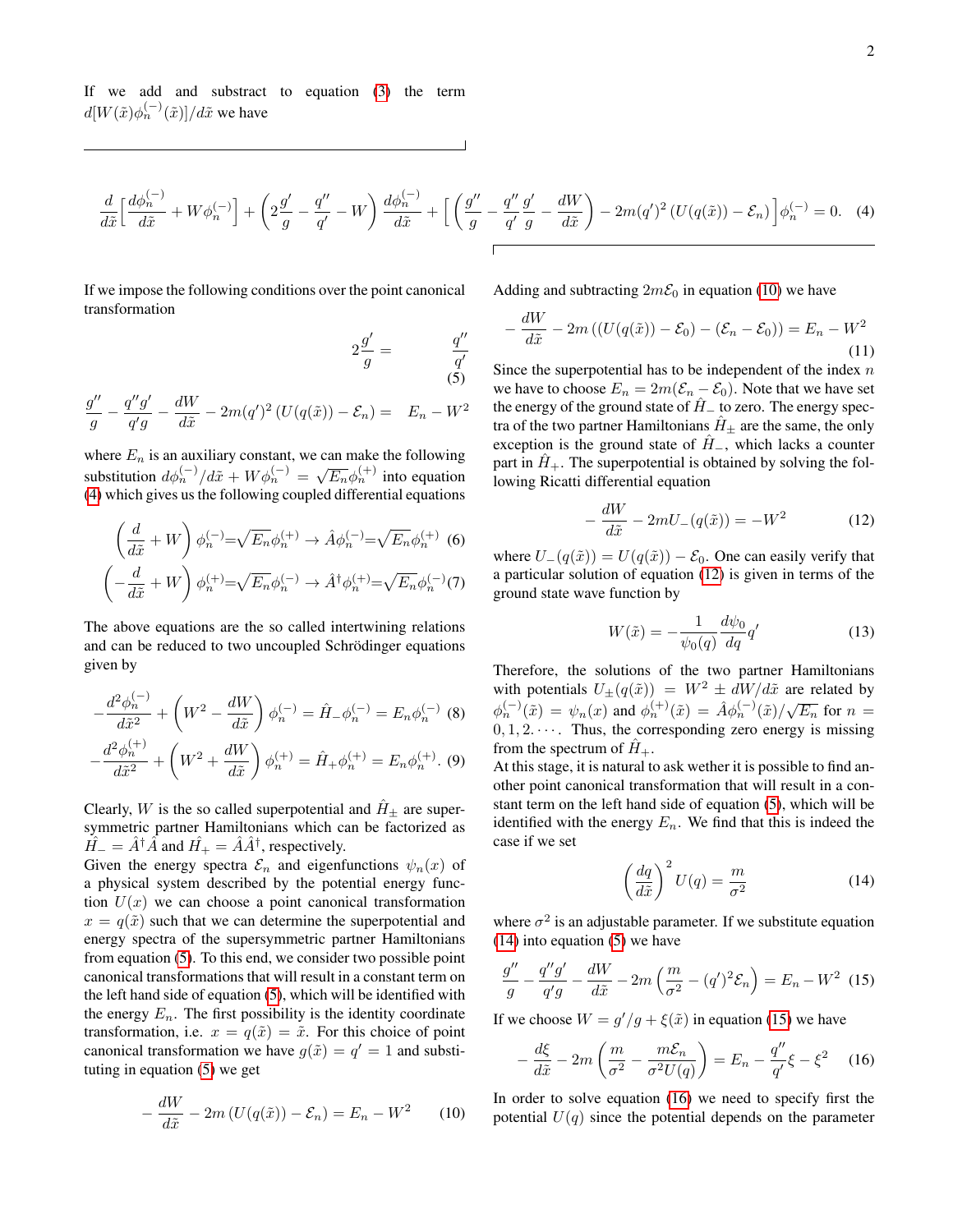σ. Therefore, we will solve equation [\(16\)](#page-1-6) for the case of the harmonic oscillator potential, i.e.  $U(q) = m\omega^2 q^2/2$ . Using equation [\(14\)](#page-1-4) we have the following first order differential equation

<span id="page-2-0"></span>
$$
\sqrt{U(q)}dq = \frac{\sqrt{m}}{\sigma}d\tilde{x}
$$
 (17)

From equation [\(17\)](#page-2-0) we obtain  $x = q(\tilde{x}) = \sqrt{2}$ √  $2\tilde{x}/\omega\sigma.$ Note that this coordinate transformation is defined only for  $0 < \tilde{x} < \infty$ . Using the solution of equation [\(17\)](#page-2-0) we obtain  $0 < x < \infty$ . Using the solution of equation (17) we obtain<br>for the potential energy  $U(q(\tilde{x})) = \sqrt{2}m\omega \tilde{x}/\sigma$  and the term  $q''/q' = -1/2\tilde{x}$ . Substituting these two terms in equation [\(16\)](#page-1-6) we have

<span id="page-2-1"></span>
$$
-\frac{d\xi}{d\tilde{x}} - 2m\left(\frac{m}{\sigma^2} - \frac{\mathcal{E}_n}{\sqrt{2\omega\sigma\tilde{x}}}\right) = E_n + \frac{1}{2\tilde{x}}\xi - \xi^2 \quad (18)
$$

Since the superpotential has to be independent of the index  $n$ we must choose  $\sigma = \mathcal{E}_n/m$ . Adding and subtracting  $2m^4/\mathcal{E}_0^2$ into equation [\(18\)](#page-2-1) we have

<span id="page-2-2"></span>
$$
-\frac{d\xi}{d\tilde{x}} - 2m\left(\frac{m^3}{\mathcal{E}_n^2} - \frac{m^3}{\mathcal{E}_0^2} + \frac{m^3}{\mathcal{E}_0^2} - \frac{m}{\sqrt{2}\omega\tilde{x}}\right) = E_n + \frac{1}{2\tilde{x}}\xi - \xi^2\tag{19}
$$

Choosing  $E_n = 2m^4(\mathcal{E}_0^{-2} - \mathcal{E}_n^{-2})$  in equation [\(19\)](#page-2-2) we get the following Ricatti differential equation for  $\xi$ 

<span id="page-2-3"></span>
$$
-\frac{d\xi}{d\tilde{x}} - \frac{2m^4}{\mathcal{E}_0^2} + \frac{2m^2}{\sqrt{2}\omega\tilde{x}} = \frac{1}{2\tilde{x}}\xi - \xi^2
$$
 (20)

One can easily verify that a particular solution to equation [\(20\)](#page-2-3) One can easily verify that a particular solution to equation (20)<br>is given by  $\xi(\tilde{x}) = 2\sqrt{2m^2/\omega}$ . The general solution of equation [\(20\)](#page-2-3) might be obtained once we know a particular solution and will give us a family of superpotentials. If we let tion and will give us a family of superpotentials. If we let  $\xi(\tilde{x}) = 2\sqrt{2m^2/\omega} + 1/z(\tilde{x})$  and substitute in equation [\(20\)](#page-2-3) we get the following linear differential equation for  $z$ , i.e.

<span id="page-2-4"></span>
$$
\frac{dz}{d\tilde{x}} = \left(\frac{1}{2\tilde{x}} - \frac{4\sqrt{2}m^2}{\omega}\right)z - 1.
$$
 (21)

The general solution of equation [\(21\)](#page-2-4) is given by

$$
z(\tilde{x}) = \frac{1}{2m} \sqrt{\frac{\omega \pi \tilde{x}}{\sqrt{2}}} e^{-4\sqrt{2}m^2 \tilde{x}/\omega} Erfi \left[ \sqrt{\frac{4\sqrt{2}m^2 \tilde{x}}{\omega}} \right] (22) + C\sqrt{\tilde{x}} e^{-4\sqrt{2}m^2 \tilde{x}/\omega}
$$

where  $Erfi[\tilde{x}]$  is the imaginary error function and C is an integration constant. We will restrict ourselves to use only the particular solution such that the superpotential for our case is particular solution such that the superpotential for our given by  $W(\tilde{x}) = q''/2q' + \xi = -1/4\tilde{x} + 2\sqrt{2}m^2/\omega$ .

We are now ready to obtain the supersymmetric partner Hamiltonians for the harmonic oscillator with their energy spectra and eigenfunction using the standard rules of supersymmetric quantum mechanics. We will set  $m = \omega = 1$  for

simplicity. The results of using the point canonical transformation given by equation [\(17\)](#page-2-0) are as follows:

<span id="page-2-5"></span>
$$
E_n = 8\left(1 - \frac{1}{(2n+1)^2}\right) \tag{23}
$$

<span id="page-2-7"></span>
$$
U_{-}(\tilde{x}) = 8 - \frac{3}{16\tilde{x}^2} - \frac{\sqrt{2}}{\tilde{x}}
$$
 (24)

<span id="page-2-8"></span>
$$
U_{+}(\tilde{x}) = 8 + \frac{5}{16\tilde{x}^{2}} - \frac{\sqrt{2}}{\tilde{x}}
$$
 (25)

$$
\phi_n^{(-)}(\tilde{x}) = \left(\frac{2^9\sqrt{2}\tilde{x}}{(2n+1)^5}\right)^{1/4} \frac{H_n\left(\sqrt{4\sqrt{2}\tilde{x}}\right)}{\sqrt{2^n n! \sqrt{\pi}}} e^{-2\sqrt{2}\tilde{x}/(2n+1)}
$$
(26)

$$
\phi_n^{(+)}(\tilde{x}) = \frac{n + 3/2}{2\sqrt{2((n + 3/2)^2 - 1/4)}} \hat{A} \phi_{n+1}^{(-)},\tag{27}
$$

where  $H_n(q)$  are the Hermite polynomial. Again, the corresponding zero energy is missing from the spectrum of  $H_+$ . Interestingly, we see from equation [\(23\)](#page-2-5) that the energy spectra of the partner Hamiltonians  $H_{\pm}$  is not isospectral to the reference Hamiltonian, i.e.  $\mathcal{E}_n = n + 1/2$ .

Figure [\(1\)](#page-2-6) shows the graph of  $|\phi_n^{(-)}|^2$  as a function of  $\tilde{x}$ . We see that all the eigenfunctions for the partner Hamiltonian  $\hat{H}$ <sub>−</sub> are well behaved at the origin, i.e.  $\lim_{\tilde{x}\to 0} \phi_n^{(-)} \to 0$ .

In figures [\(2\)](#page-3-0) and [\(3\)](#page-3-1) we show the graphs of  $|\phi_n^{(-)}|^2$  as a function of  $\tilde{x}$  for *n* even and *n* odd, respectively. From the figures we see that half of the eigenfunctions for the partner Hamiltonian  $\hat{H}_+$  are well behaved at the origin, i.e.  $\lim_{\tilde{x}\to 0} \phi_{2n+1}^{(+)} \to 0$ .

Note also that the supersymmetric partner Hamiltonian  $H_+$ 



<span id="page-2-6"></span>FIG. 1: The graph shows the probability distributions of the first stationary states of the partner Hamiltonian  $\hat{H}_-$ . Note how the  $|\phi_n^{(-)}|^2$ goes to zero at the origin.

has exactly the same structure as the radial equation.[\[30\]](#page-4-18) For this case, only the solutions given by  $\phi_{2n+1}^{(+)}$  satisfy the correct boundary conditions for a Hydrogen like potential.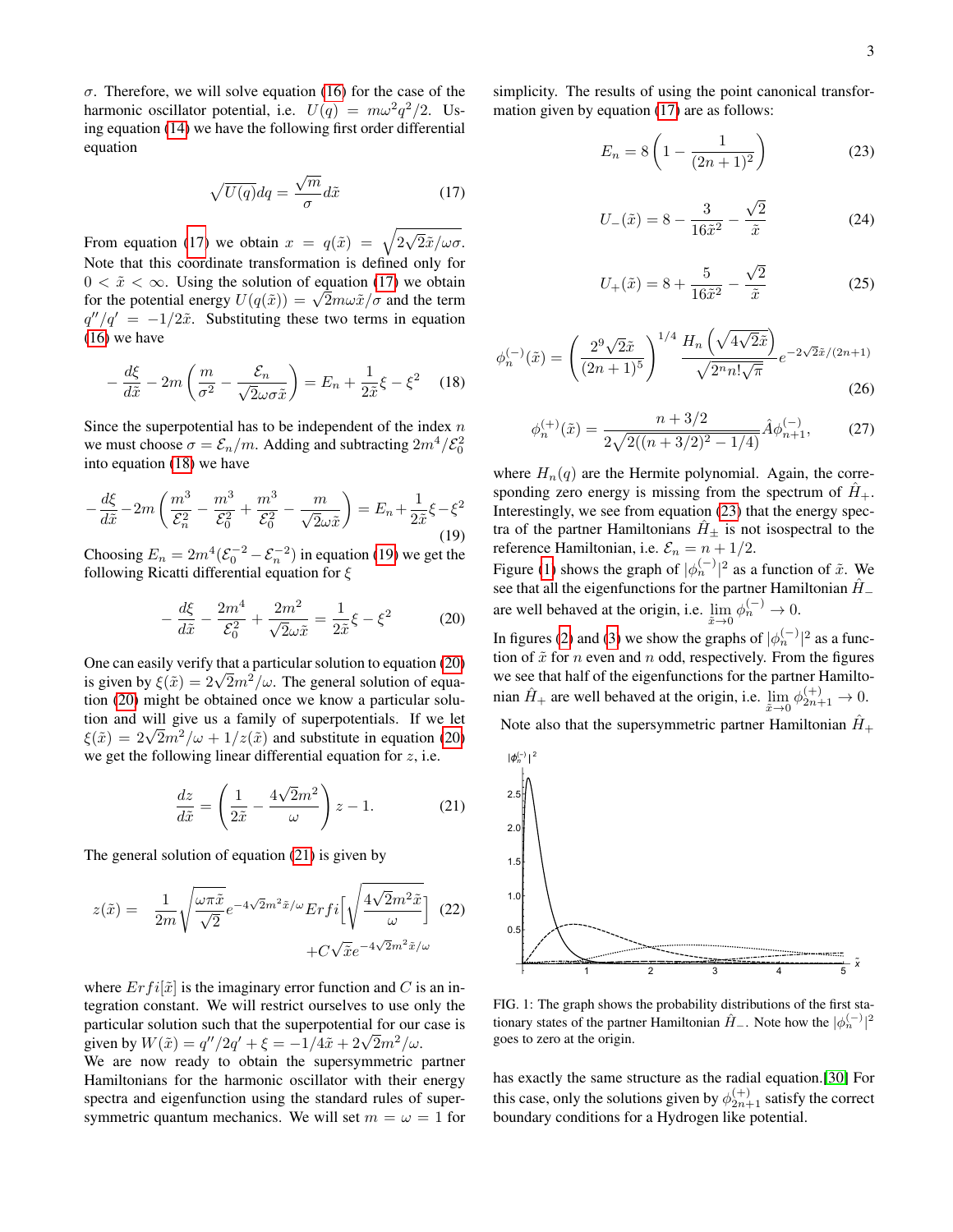

<span id="page-3-0"></span>FIG. 2: The graph shows the probability distributions for  $n =$  $0, 2, 4, 6$  for the stationary states of the partner Hamiltonian  $\hat{H}_+$ . Note how the  $|\phi_{2n}^{(+)}|^2$  blows up as  $\tilde{x} \to 0$ . Nevertheless, the eigenfunctions  $\phi_{2n}^{(+)}$  are normalizable functions.



<span id="page-3-1"></span>FIG. 3: The graph shows the probability distributions for  $n =$  $1, 3, 5, 7$  for the stationary states of the partner Hamiltonian  $H_+$ . Note how the  $|\phi_{2n+1}^{(+)}|^2$  goes to zero at the origin.

One can use this new approach to construct new superpotentials from energy dependent potentials. Energy dependent potentials for the non relativistic Schrödinger equation arise from momentum dependent interactions. [\[31,](#page-4-19) [32\]](#page-4-20) In our case we are going to obtain the superpotentials from a toy model of a harmonic oscillator under an energy dependent force. The energy dependent potential of this toy model is given by

<span id="page-3-2"></span>
$$
U(q, \mathcal{E}_n) = \frac{1}{2} m \omega^2 q^2 - \lambda \mathcal{E}_n^{3/2} q = U_{HO}(q) - \lambda \mathcal{E}_n^{3/2} q
$$
 (28)

where  $\lambda$  is a constant to ensure dimensional consistency. The unnormalized eigenfunctions of the Schrödinger equation for the potential given by [\(28\)](#page-3-2) are  $\psi_n(x) = N_n H_n(\sqrt{m\omega}(x (\lambda \mathcal{E}_n/m\omega^2)e^{-m\omega(x-\lambda \mathcal{E}_n/m\omega^2)^2/2}$ , with the energy spectra satisfying the following cubic equation:

$$
\mathcal{E}_n^3 + \frac{2m\omega^2}{\lambda^2} \mathcal{E}_n - \frac{2m\omega^3}{\lambda^2} \left( n + \frac{1}{2} \right) = 0 \tag{29}
$$

If we choose our point canonical transformation to be given

by

<span id="page-3-3"></span>
$$
\left(\frac{dq}{d\tilde{x}}\right)^2 U_{HO}(q) = \frac{m}{\sigma^2} \tag{30}
$$

we get from equation [\(30\)](#page-3-3) te following point canonical transformation  $x = q(\tilde{x}) = -\sqrt{2}$ √  $2\tilde{x}/\omega\sigma$ . Note that this time we have chosen the coordinate transformation to be negative. Using the solution of equation [\(30\)](#page-3-3) we have the following equation for  $\xi(\tilde{x})$ :

<span id="page-3-4"></span>
$$
-\frac{d\xi}{d\tilde{x}} - 2m\left(\frac{m^3}{\mathcal{E}_n^2} - \frac{m}{\sqrt{2\omega\tilde{x}}} \left(1 - \lambda \sqrt{\frac{2\sqrt{2}m\tilde{x}}{\omega}}\right)\right) = E_n + \frac{1}{2\tilde{x}}\xi - \xi^2
$$
\n(31)

where we have chosen  $\sigma = \mathcal{E}_n/m$ . Adding and subtracting  $2m^4/\mathcal{E}_0^2$  into equation [\(31\)](#page-3-4) and choosing  $E_n = 2m^4(\mathcal{E}_0^{-2} \mathcal{E}_n^{-2}$ ) we get the following Ricatti differential equation

<span id="page-3-5"></span>
$$
-\frac{d\xi}{d\tilde{x}} - \frac{2m^4}{\mathcal{E}_0^2} + \frac{2m^2}{\sqrt{2}\omega\tilde{x}} \left(1 - \lambda \sqrt{\frac{2\sqrt{2}m\tilde{x}}{\omega}}\right) = \frac{1}{2\tilde{x}}\xi - \xi^2
$$
\n(32)

One can easily verify that a particular solution to equation [\(32\)](#page-3-5) is given by

$$
\xi(\tilde{x}) = \frac{\sqrt{2}m^2}{\mathcal{E}_0} + \frac{\lambda \mathcal{E}_0}{2\omega^{3/2}} \sqrt{\frac{2\sqrt{2}m}{\tilde{x}}}.
$$
 (33)

The superpotential for this case is given then by

$$
W(\tilde{x}) = -\frac{1}{4\tilde{x}} + \frac{\sqrt{2}m^2}{\mathcal{E}_0} + \frac{\lambda \mathcal{E}}{2\omega^{3/2}} \sqrt{\frac{2\sqrt{2}m}{\tilde{x}}}.
$$
 (34)

The supersymmetric partner potentials for this case are given by

<span id="page-3-6"></span>
$$
U_{-}(\tilde{x}) = \frac{2}{\mathcal{E}_0^2} - \frac{3}{16\tilde{x}^2} + \frac{\mathcal{E}_0^3 \lambda^2 - 1}{\sqrt{2} \mathcal{E}_0 \tilde{x}} + 2\lambda \sqrt{\frac{\sqrt{2}}{\tilde{x}}} \tag{35}
$$

<span id="page-3-7"></span>
$$
U_{+}(\tilde{x}) = \left(\frac{\sqrt{2}}{\mathcal{E}_{0}} + \frac{\lambda \mathcal{E}_{0}}{\sqrt{\sqrt{2}\tilde{x}}} - \frac{1}{4\tilde{x}}\right)^{2} + \frac{1}{4\tilde{x}^{2}} - \frac{\lambda \mathcal{E}_{0}}{4} \left(\frac{\sqrt{2}}{\tilde{x}}\right)^{3/2}.
$$
\n(36)

where we have set  $m = \omega = 1$ . Note that the partner superpotentials given in equations [\(35\)](#page-3-6) and [\(36\)](#page-3-7) reduce to the partner superpotentials given by equations [\(24\)](#page-2-7) and [\(25\)](#page-2-8) when  $\lambda \to 0$  and  $\mathcal{E}_0 \to 1/2$ .

In conclusion, we have demonstrated that for a given potential  $U(x)$  and energy spectra  $\mathcal{E}_n$  the algebra of unbroken supersymmetric quantum mechanics can be obtained through a coordinate transformation given by  $x = q(\tilde{x})$  where a coordinate transformation given by  $x = q$ <br> $q(\tilde{x}) = S^{-1}(\sqrt{m}\tilde{x}/\sigma)$  where  $S(y) = \int \sqrt{U(y)}dy$ . This coordinate transformation is used to generate a new

class of supersymmetric partner Hamiltonians which are not